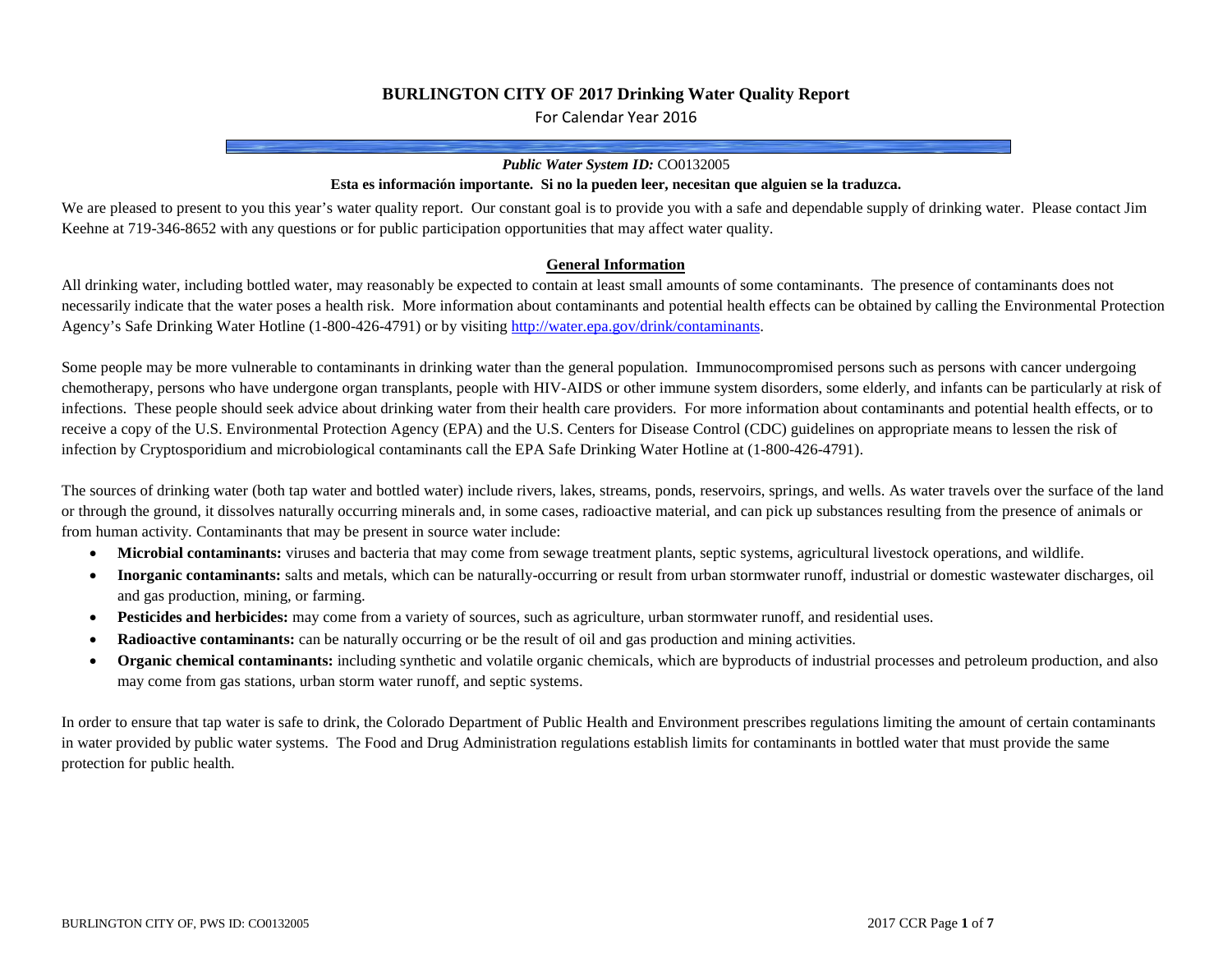### **Lead in Drinking Water**

If present, elevated levels of lead can cause serious health problems (especially for pregnant women and young children). It is possible that lead levels at your home may be higher than other homes in the community as a result of materials used in your home's plumbing. If you are concerned about lead in your water, you may wish to have your water tested. When your water has been sitting for several hours, you can minimize the potential for lead exposure by flushing your tap for 30 seconds to 2 minutes before using water for drinking or cooking. Additional information on lead in drinking water, testing methods, and steps you can take to minimize exposure is available from the Safe Drinking Water Hotline (1-800-426-4791) or a[t http://www.epa.gov/safewater/lead.](http://www.epa.gov/safewater/lead)

#### **Source Water Assessment and Protection (SWAP)**

The Colorado Department of Public Health and Environment has provided us with a Source Water Assessment Report for our water supply. For general information or to obtain a copy of the report please visi[t http://wqcdcompliance.com/ccr.](http://wqcdcompliance.com/ccr) The report is located under "Source Water Assessment Reports", and then "Assessment Report by County". Select KIT CARSON County and find 132005; BURLINGTON CITY OF or by contacting Jim Keehne at 719-346-8652. The Source Water Assessment Report provides a screening-level evaluation of potential contamination that *could* occur. It *does not* mean that the contamination *has or will* occur. We can use this information to evaluate the need to improve our current water treatment capabilities and prepare for future contamination threats. This can help us ensure that quality finished water is delivered to your homes. In addition, the source water assessment results provide a starting point for developing a source water protection plan. Potential sources of contamination in our source water area are listed on the next page.

Please contact us to learn more about what you can do to help protect your drinking water sources, any questions about the Drinking Water Quality Report, to learn more about our system, or to attend scheduled public meetings. We want you, our valued customers, to be informed about the services we provide and the quality water we deliver to you every day.

| <b>Source</b>        | <b>Source Type</b> | <b>Water Type</b> | <b>Potential Source(s) of Contamination</b>                      |
|----------------------|--------------------|-------------------|------------------------------------------------------------------|
| WELL NO <sub>1</sub> | Well               | Groundwater       |                                                                  |
| WELL NO 11 RUDI WELL | Well               | Groundwater       | Above ground, underground and                                    |
| WELL NO <sub>2</sub> | Well               | Groundwater       | leaking storage tank sites, others                               |
| WELL NO 5            | Well               | Groundwater       | are commercial/industrial,<br>transportation, high/low intensity |
| WELL NO 6            | Well               | Groundwater       | residential, row crops, fallow, small                            |
| WELL NO 7            | Well               | Groundwater       | grains, pasture/hay, septic systems,<br>and road miles           |
| WELL NO 8            | Well               | Groundwater       |                                                                  |
| WELL NO 9            | Well               | Groundwater       |                                                                  |

## **Our Water Sources**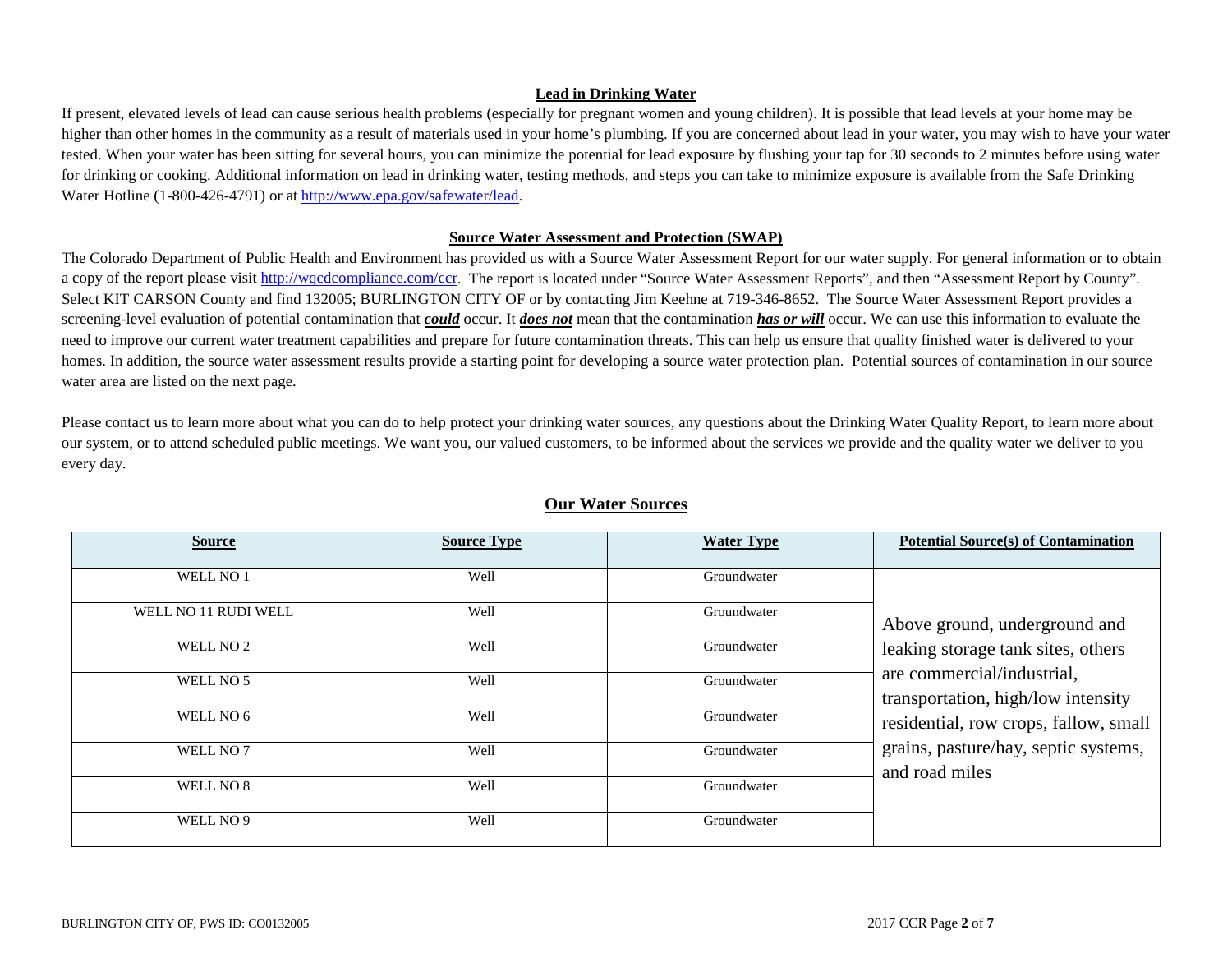| <b>CEMETARY</b><br>N <sub>O</sub><br>WEI<br>-10 | Well | Groundwater<br>.      |  |
|-------------------------------------------------|------|-----------------------|--|
| NO <sub>4</sub><br>WELL                         | Well | . <i>i</i> roundwater |  |

### **Terms and Abbreviations**

- **Maximum Contaminant Level (MCL)** − The highest level of a contaminant allowed in drinking water.
- **Treatment Technique (TT)** − A required process intended to reduce the level of a contaminant in drinking water.
- **Health-Based** − A violation of either a MCL or TT.
- **Non-Health-Based** − A violation that is not a MCL or TT.
- **Action Level (AL)** − The concentration of a contaminant which, if exceeded, triggers treatment and other regulatory requirements.
- **Maximum Residual Disinfectant Level (MRDL)** The highest level of a disinfectant allowed in drinking water. There is convincing evidence that addition of a disinfectant is necessary for control of microbial contaminants.
- **Maximum Contaminant Level Goal (MCLG)** The level of a contaminant in drinking water below which there is no known or expected risk to health. MCLGs allow for a margin of safety.
- **Maximum Residual Disinfectant Level Goal (MRDLG**) The level of a drinking water disinfectant, below which there is no known or expected risk to health. MRDLGs do not reflect the benefits of the use of disinfectants to control microbial contaminants.
- **Violation (No Abbreviation)** − Failure to meet a Colorado Primary Drinking Water Regulation.
- **Formal Enforcement Action (No Abbreviation)** − Escalated action taken by the State (due to the risk to public health, or number or severity of violations) to bring a non-compliant water system back into compliance.
- **Variance and Exemptions (V/E)** − Department permission not to meet a MCL or treatment technique under certain conditions.
- **Gross Alpha (No Abbreviation)** − Gross alpha particle activity compliance value. It includes radium-226, but excludes radon 222, and uranium.
- **Picocuries per liter (pCi/L)** − Measure of the radioactivity in water.
- **Nephelometric Turbidity Unit (NTU)** − Measure of the clarity or cloudiness of water. Turbidity in excess of 5 NTU is just noticeable to the typical person.
- **Compliance Value (No Abbreviation)** Single or calculated value used to determine if regulatory contaminant level (e.g. MCL) is met. Examples of calculated values are the 90<sup>th</sup> Percentile, Running Annual Average (RAA) and Locational Running Annual Average (LRAA).
- **Average (x-bar)** − Typical value.
- **Range (R)** − Lowest value to the highest value.
- **Sample Size (n)** − Number or count of values (i.e. number of water samples collected).
- **Parts per million = Milligrams per liter (ppm = mg/L)** − One part per million corresponds to one minute in two years or a single penny in \$10,000.
- **Parts per billion = Micrograms per liter (ppb = ug/L)** One part per billion corresponds to one minute in 2,000 years, or a single penny in \$10,000,000.
- **Not Applicable (N/A)** Does not apply or not available.
- Level 1 Assessment A study of the water system to identify potential problems and determine (if possible) why total coliform bacteria have been found in our water system.
- Level 2 Assessment A very detailed study of the water system to identify potential problems and determine (if possible) why an E. coli MCL violation has occurred and/or why total coliform bacteria have been found in our water system on multiple occasions.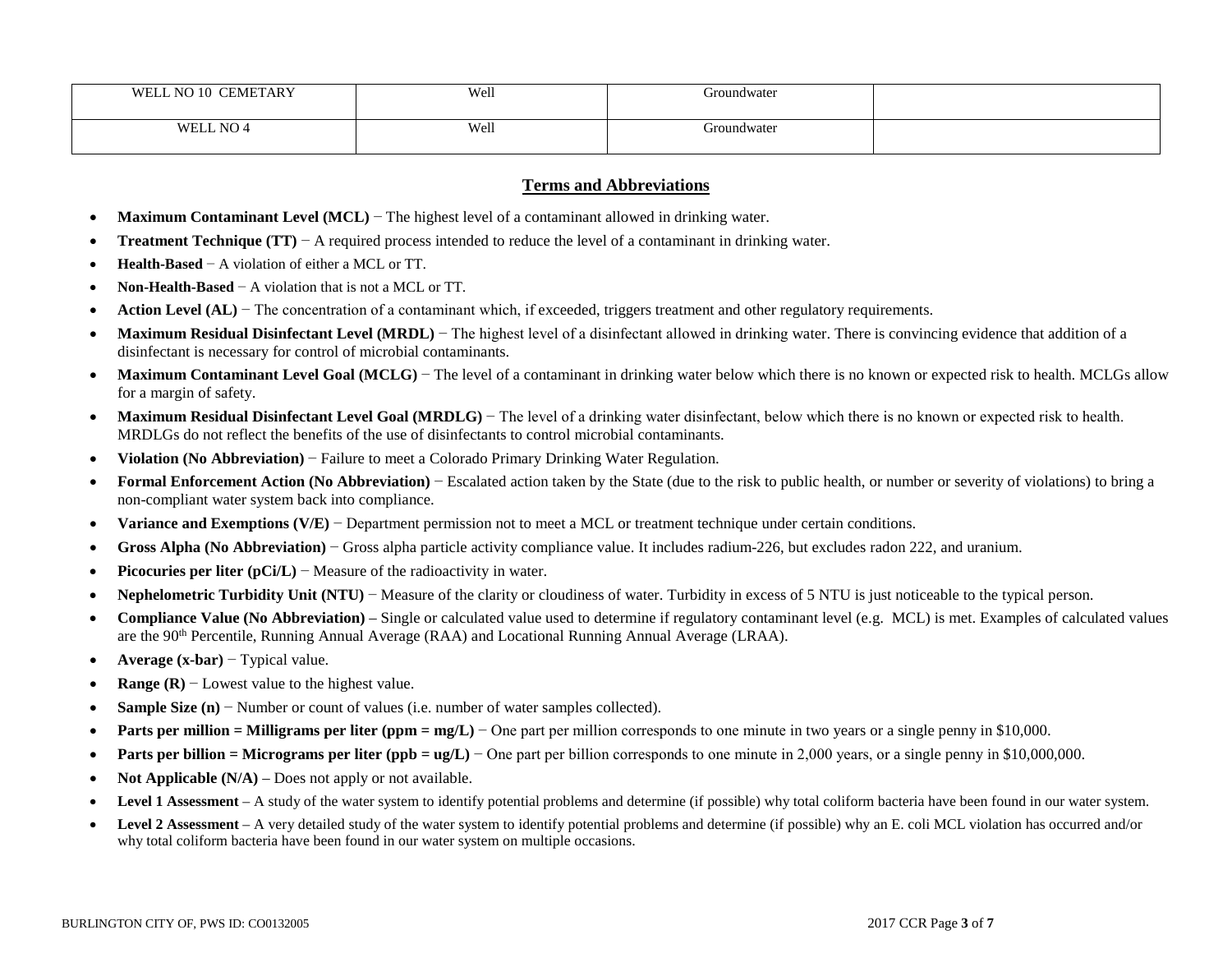## **Detected Contaminants**

BURLINGTON CITY OF routinely monitors for contaminants in your drinking water according to Federal and State laws. The following table(s) show all detections found in the period of January 1 to December 31, 2016 unless otherwise noted. The State of Colorado requires us to monitor for certain contaminants less than once per year because the concentrations of these contaminants are not expected to vary significantly from year to year, or the system is not considered vulnerable to this type of contamination. Therefore, some of our data, though representative, may be more than one year old. Violations and Formal Enforcement Actions, if any, are reported in the next section of this report.

Note: Only detected contaminants sampled within the last 5 years appear in this report. If no tables appear in this section then no contaminants were detected in the last round of monitoring.

|                    | <b>Disinfectants Sampled in the Distribution System</b><br><b>TT Requirement:</b> At least 95% of samples per period (month or quarter) must be at least 0.2 ppm $OR$ |                                                                                 |                                      |                    |                  |             |  |  |  |  |
|--------------------|-----------------------------------------------------------------------------------------------------------------------------------------------------------------------|---------------------------------------------------------------------------------|--------------------------------------|--------------------|------------------|-------------|--|--|--|--|
|                    |                                                                                                                                                                       | If sample size is less than 40 no more than 1 sample is below $0.2$ ppm         |                                      |                    |                  |             |  |  |  |  |
|                    |                                                                                                                                                                       | <b>Typical Sources:</b> Water additive used to control microbes                 |                                      |                    |                  |             |  |  |  |  |
| <b>Contaminant</b> | <b>Time Period</b>                                                                                                                                                    | <b>Results</b>                                                                  | <b>Number of Samples Below Level</b> | <b>Sample Size</b> | <b>TT</b>        | <b>MRDL</b> |  |  |  |  |
| <b>Name</b>        |                                                                                                                                                                       |                                                                                 |                                      |                    | <b>Violation</b> |             |  |  |  |  |
| Chlorine           | January through December                                                                                                                                              | N <sub>0</sub><br>$4.0$ ppm<br>Lowest period percentage of samples meeting<br>O |                                      |                    |                  |             |  |  |  |  |
|                    | 2016                                                                                                                                                                  | TT requirement: 100%                                                            |                                      |                    |                  |             |  |  |  |  |

| Lead and Copper Sampled in the Distribution System |                               |                             |                              |                           |                                      |                                                  |                                                        |                                                                            |  |
|----------------------------------------------------|-------------------------------|-----------------------------|------------------------------|---------------------------|--------------------------------------|--------------------------------------------------|--------------------------------------------------------|----------------------------------------------------------------------------|--|
| <b>Contaminant Name</b>                            | <b>Time Period</b>            | 90 <sup>th</sup> Percentile | <b>Sample</b><br><b>Size</b> | Unit of<br><b>Measure</b> | 90 <sup>th</sup><br>Percentile<br>AL | <b>Sample</b><br><b>Sites</b><br><b>Above AL</b> | 90 <sup>th</sup> Percentile<br>AL<br><b>Exceedance</b> | <b>Typical Sources</b>                                                     |  |
| Copper                                             | $07/19/2016$ to<br>07/22/2016 | 0.12                        | 20                           | ppm                       | 1.3                                  | $\theta$                                         | N <sub>0</sub>                                         | Corrosion of household<br>plumbing systems; Erosion of<br>natural deposits |  |
| Lead                                               | $07/19/2016$ to<br>07/22/2016 | 1.7                         | 20                           | ppb                       | 15                                   | $\Omega$                                         | N <sub>0</sub>                                         | Corrosion of household<br>plumbing systems; Erosion of<br>natural deposits |  |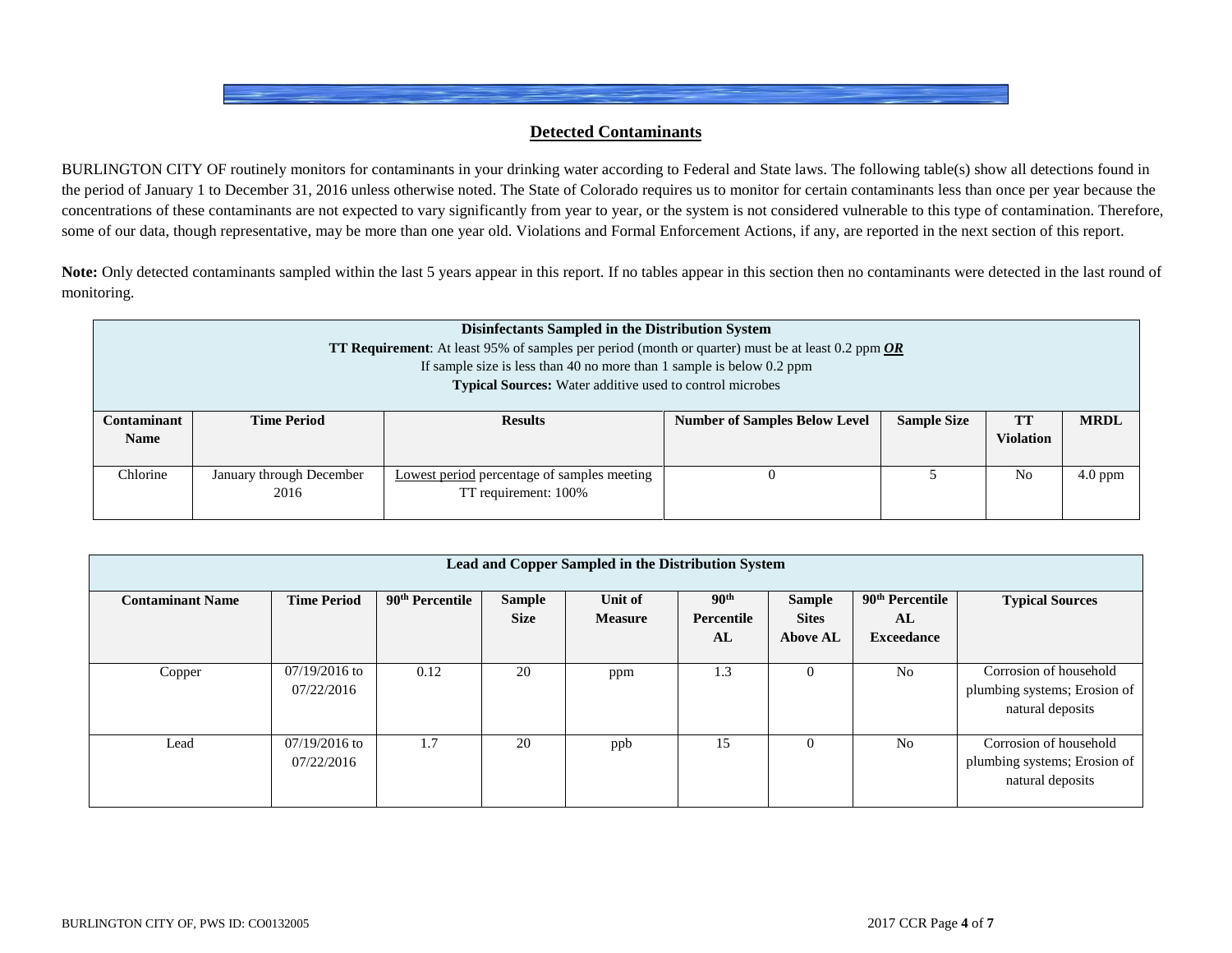| Disinfection Byproducts Sampled in the Distribution System |      |         |                       |                              |                           |            |             |                                              |                                |                                             |
|------------------------------------------------------------|------|---------|-----------------------|------------------------------|---------------------------|------------|-------------|----------------------------------------------|--------------------------------|---------------------------------------------|
| <b>Name</b>                                                | Year | Average | Range<br>$Low - High$ | <b>Sample</b><br><b>Size</b> | Unit of<br><b>Measure</b> | <b>MCL</b> | <b>MCLG</b> | <b>Highest</b><br>Compliance<br><b>Value</b> | <b>MCL</b><br><b>Violation</b> | <b>Typical Sources</b>                      |
| <b>Total Haloacetic Acids</b><br>(HAA5)                    | 2016 | 1.5     | 1.5 to 1.5            |                              | ppb                       | 60         | N/A         |                                              | N <sub>0</sub>                 | Byproduct of drinking<br>water disinfection |
| <b>Total Trihalomethanes</b><br>(TTHM)                     | 2016 | 4.1     | 4.1 to $4.1$          |                              | ppb                       | 80         | N/A         |                                              | N <sub>0</sub>                 | Byproduct of drinking<br>water disinfection |

| Radionuclides Sampled at the Entry Point to the Distribution System |      |         |                       |                              |                           |            |                |                                |                             |  |
|---------------------------------------------------------------------|------|---------|-----------------------|------------------------------|---------------------------|------------|----------------|--------------------------------|-----------------------------|--|
| <b>Contaminant Name</b>                                             | Year | Average | Range<br>$Low - High$ | <b>Sample</b><br><b>Size</b> | Unit of<br><b>Measure</b> | <b>MCL</b> | <b>MCLG</b>    | <b>MCL</b><br><b>Violation</b> | <b>Typical Sources</b>      |  |
| Gross Alpha                                                         | 2016 |         | 5 to 5                |                              | pCi/L                     | 15         | $\overline{0}$ | N <sub>0</sub>                 | Erosion of natural deposits |  |
| <b>Combined Radium</b>                                              | 2016 | 2.25    | $0.9$ to 3.6          | 2                            | pCi/L                     |            | $\Omega$       | N <sub>0</sub>                 | Erosion of natural deposits |  |
| Combined Uranium                                                    | 2016 | 11      | $11$ to $11$          |                              | ppb                       | 30         | $\overline{0}$ | N <sub>0</sub>                 | Erosion of natural deposits |  |

| Inorganic Contaminants Sampled at the Entry Point to the Distribution System |      |         |                       |                              |                           |            |             |                                |                                                                                                              |
|------------------------------------------------------------------------------|------|---------|-----------------------|------------------------------|---------------------------|------------|-------------|--------------------------------|--------------------------------------------------------------------------------------------------------------|
| <b>Contaminant Name</b>                                                      | Year | Average | Range<br>$Low - High$ | <b>Sample</b><br><b>Size</b> | Unit of<br><b>Measure</b> | <b>MCL</b> | <b>MCLG</b> | <b>MCL</b><br><b>Violation</b> | <b>Typical Sources</b>                                                                                       |
| Arsenic                                                                      | 2015 | 4.51    | 3.2 to 6.2            | 20                           | ppb                       | 10         | $\Omega$    | N <sub>o</sub>                 | Erosion of natural deposits; runoff from<br>orchards; runoff from glass and electronics<br>production wastes |
| Barium                                                                       | 2015 | 0.17    | $0$ to $0.2$          | 20                           | ppm                       | ◠          | $\sim$      | No                             | Discharge of drilling wastes; discharge from<br>metal refineries; erosion of natural deposits                |
|                                                                              |      |         |                       |                              |                           |            |             |                                |                                                                                                              |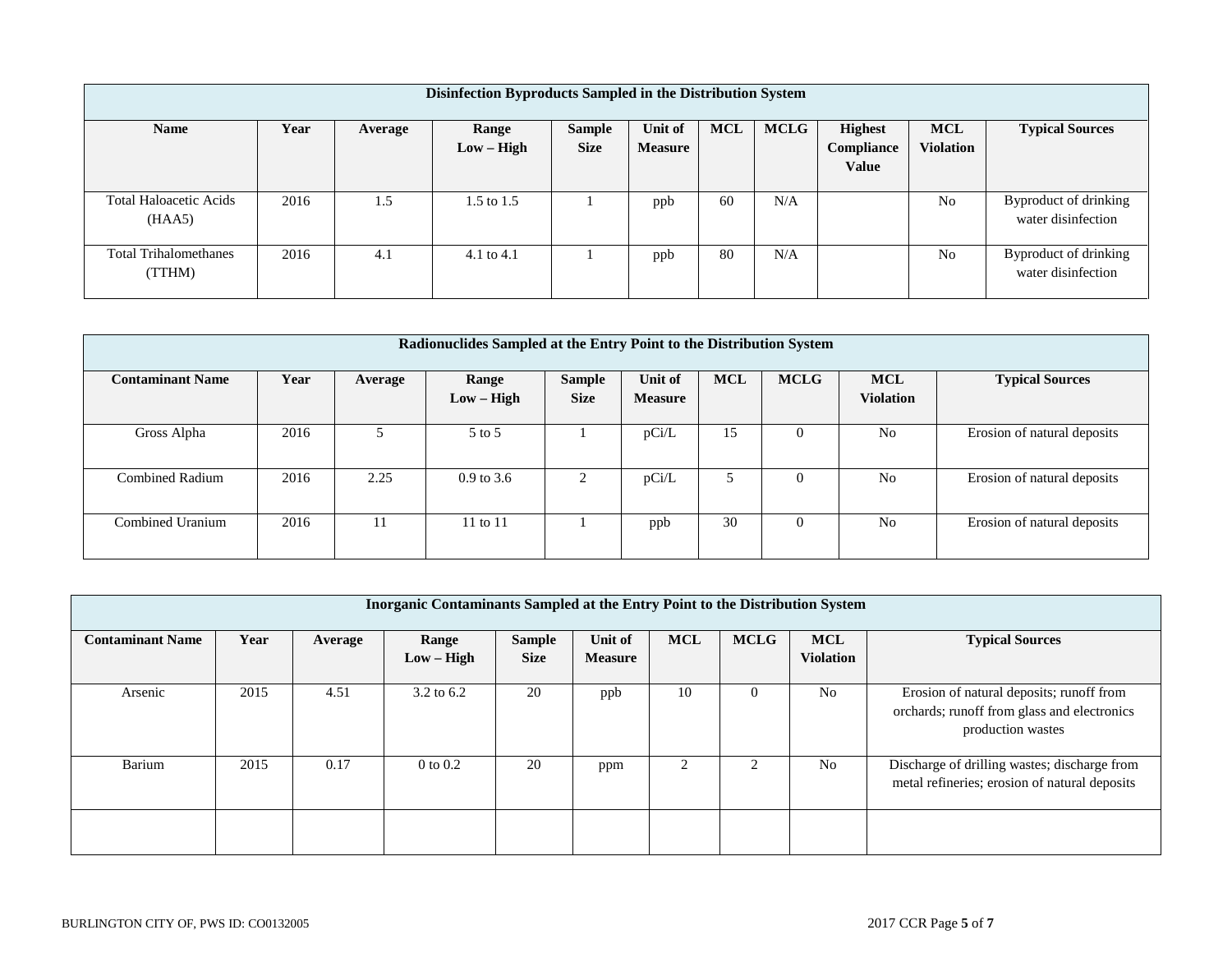|                                                                                                                                                                                                                                                                                                                                | <b>Inorganic Contaminants Sampled at the Entry Point to the Distribution System</b> |         |                       |                              |                           |            |                |                                |                                                                                                                                                                                                                                                                                                                                                                              |
|--------------------------------------------------------------------------------------------------------------------------------------------------------------------------------------------------------------------------------------------------------------------------------------------------------------------------------|-------------------------------------------------------------------------------------|---------|-----------------------|------------------------------|---------------------------|------------|----------------|--------------------------------|------------------------------------------------------------------------------------------------------------------------------------------------------------------------------------------------------------------------------------------------------------------------------------------------------------------------------------------------------------------------------|
| <b>Contaminant Name</b>                                                                                                                                                                                                                                                                                                        | Year                                                                                | Average | Range<br>$Low - High$ | <b>Sample</b><br><b>Size</b> | Unit of<br><b>Measure</b> | <b>MCL</b> | <b>MCLG</b>    | <b>MCL</b><br><b>Violation</b> | <b>Typical Sources</b>                                                                                                                                                                                                                                                                                                                                                       |
| Fluoride                                                                                                                                                                                                                                                                                                                       | 2015                                                                                | 1.19    | 1.1 to 1.4            | 20                           | ppm                       | 4          | $\overline{4}$ | N <sub>o</sub>                 | Erosion of natural deposits; water additive which<br>promotes strong teeth; discharge from fertilizer<br>and aluminum factories                                                                                                                                                                                                                                              |
| Nitrate                                                                                                                                                                                                                                                                                                                        | 2016                                                                                | 10.99   | 2.3 to 24.6           | 178                          | ppm                       | 10         | 10             | Yes                            | Runoff from fertilizer use; leaching from septic<br>tanks, sewage; erosion of natural deposits                                                                                                                                                                                                                                                                               |
| Selenium                                                                                                                                                                                                                                                                                                                       | 2015                                                                                | 5.56    | $0.94$ to 10          | 20                           | ppb                       | 50         | 50             | N <sub>0</sub>                 | Discharge from petroleum and metal refineries;<br>erosion of natural deposits; discharge from mines                                                                                                                                                                                                                                                                          |
|                                                                                                                                                                                                                                                                                                                                |                                                                                     |         |                       |                              |                           |            |                |                                | Arsenic: while your drinking water meets the EPA's standard for arsenic, it does contain low levels of arsenic. The EPA's standard balances the current understanding of arsenic's                                                                                                                                                                                           |
| possible health effects against the costs of removing arsenic from drinking water. The EPA continues to research the health effects of low levels of arsenic, which is a mineral<br>known to cause cancer in humans at high concentrations and is linked to other health effects such as skin damage and circulatory problems. |                                                                                     |         |                       |                              |                           |            |                |                                |                                                                                                                                                                                                                                                                                                                                                                              |
| care provider.                                                                                                                                                                                                                                                                                                                 |                                                                                     |         |                       |                              |                           |            |                |                                | Nitrate: Nitrate in drinking water at levels above 10 ppm is a health risk for infants of less than six months of age. High nitrate levels in drinking water can cause blue baby<br>syndrome. Nitrate levels may rise quickly for short periods of time because of rainfall or agricultural activity. If you are caring for an infant you should ask advice from your health |

|                                                             | <b>Secondary Contaminants**</b>                                                                                                                                                             |         |              |                           |                        |                           |  |  |  |
|-------------------------------------------------------------|---------------------------------------------------------------------------------------------------------------------------------------------------------------------------------------------|---------|--------------|---------------------------|------------------------|---------------------------|--|--|--|
|                                                             | ** Secondary standards are non-enforceable guidelines for contaminants that may cause cosmetic effects (such as skin, or tooth discoloration) or aesthetic effects (such as taste, odor, or |         |              |                           |                        |                           |  |  |  |
|                                                             |                                                                                                                                                                                             |         |              | color) in drinking water. |                        |                           |  |  |  |
|                                                             |                                                                                                                                                                                             |         |              |                           |                        |                           |  |  |  |
| <b>Contaminant Name</b>                                     | Year                                                                                                                                                                                        | Average | Range        | <b>Sample Size</b>        | <b>Unit of Measure</b> | <b>Secondary Standard</b> |  |  |  |
|                                                             |                                                                                                                                                                                             |         | $Low - High$ |                           |                        |                           |  |  |  |
|                                                             |                                                                                                                                                                                             |         |              |                           |                        |                           |  |  |  |
| Sodium<br>2015<br>26.64<br>20<br>N/A<br>19.9 to 32.7<br>ppm |                                                                                                                                                                                             |         |              |                           |                        |                           |  |  |  |
|                                                             |                                                                                                                                                                                             |         |              |                           |                        |                           |  |  |  |